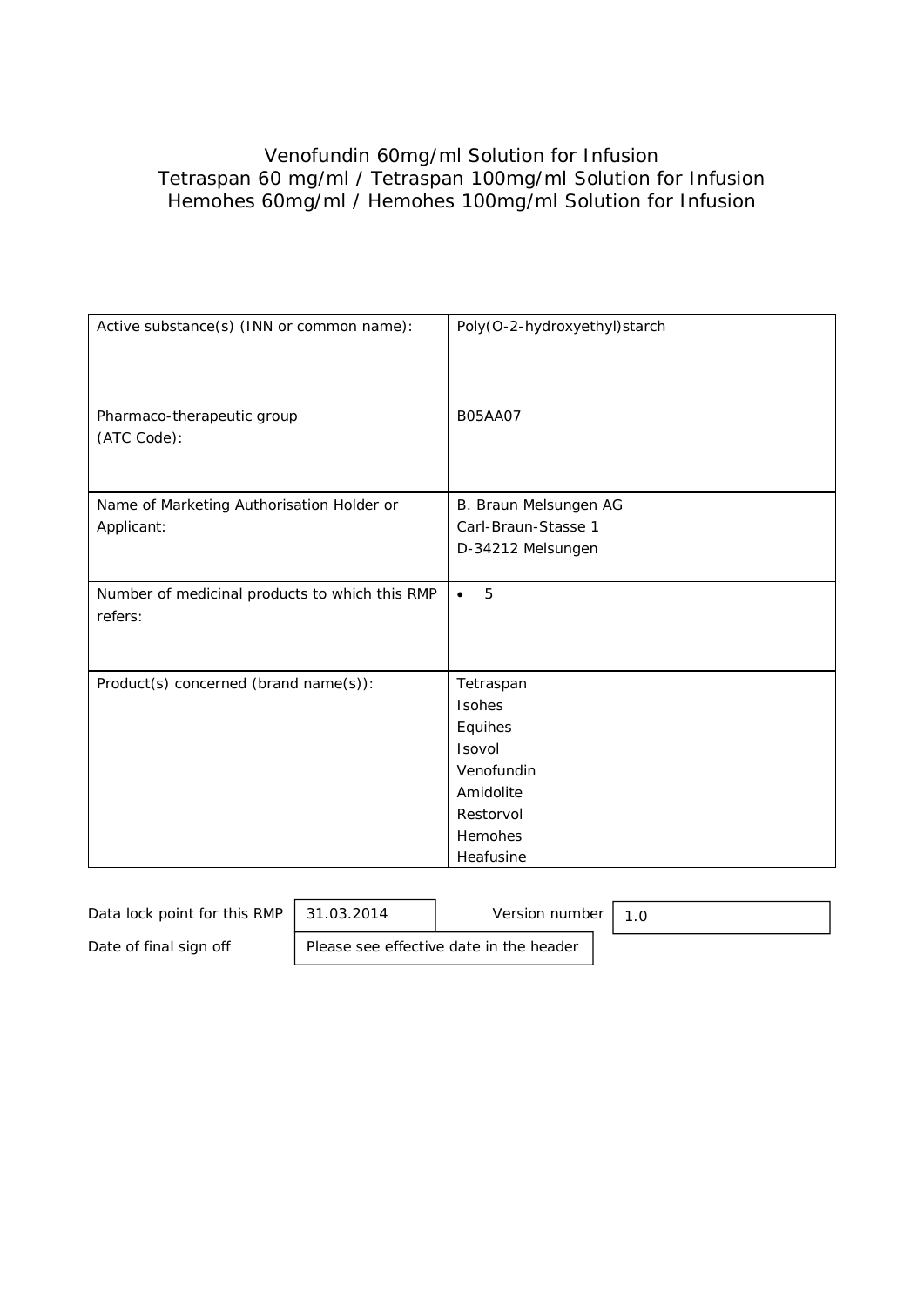# **VI.2 Elements for a Public Summary**

### *VI.2.1 Overview of disease epidemiology*

Depleted blood volume in the body (hypovolaemia) due to massive blood loss is a life-threatening condition developed as a result of a variety of medical circumstances. It may either result from bleeding due to trauma, to surgery or to acute bleeding from another underlying disease like cancer, hemorrhage due to rupture of an aneurysm, chronic liver disease, or coagulation disorders. Both external and internal bleeding lead to lowering of blood pressure and make the heart unable to pump enough blood to the body. These changes are accompanied by a reduced perfusion of many organs and tissues, with low supply of nutrients and oxygen, causing them to fail (hypovolaemic shock). The incidence of disease and mortality are correlated to the underlying cause of hypovolaemia.

### *VI.2.2 Summary of treatment benefits*

The administration of intravenous fluids, such as colloid and electrolyte solutions (also called crystalloid solutions), is a common clinical intervention. The B. Braun hydroxyethyl starch solutions (HES solutions) Venofundin 6%, Tetraspan 6% and 10% and Hemohes 6% and 10% are colloid solutions and are used as plasma volume substitutes to restore the blood volume after blood loss when crystalloids alone are not considered sufficient.

Due to their ability to bind water, infusion of HES solutions sustain the blood volume and hence are effectively used to restore and stabilize the blood pressure after massive blood losses due to any cause.

B. Braun Melsungen AG conducted several clinical studies in healthy adults and in surgical patients. In the perioperative setting (e.g. gynaecological, urologic, cardiac and elective surgeries) treatment of hypovolaemia was investigated. An observational study in children showed that HES could safely be used when given in moderate doses.

#### *VI.2.3 Unknowns relating to treatment benefits*

There is no evidence for differences in the efficacy of HES solutions in the target population regarding to sex and race. Clinical experience of the intravenous administration in pregnant / lactating women is not available and is limited in the paediatric population.

#### *VI.2.4 Summary of safety concerns*

**Important identified risks**

| <b>Risk</b>                         | What is known                                                                                                                                                                                                                                                                                                                                                                                                                                                                                                                                                                                                                                       | Preventability                                                                                                                     |
|-------------------------------------|-----------------------------------------------------------------------------------------------------------------------------------------------------------------------------------------------------------------------------------------------------------------------------------------------------------------------------------------------------------------------------------------------------------------------------------------------------------------------------------------------------------------------------------------------------------------------------------------------------------------------------------------------------|------------------------------------------------------------------------------------------------------------------------------------|
| Allergy<br>(Hypersensitivity)       | In rare cases allergic reactions may occur<br>independent of dose. They can be serious and<br>even progress to shock. If an allergic reaction,<br>especially an anaphylactic / anaphylactoid<br>reaction (including swelling of the face, tongue<br>or throat, difficulty in swallowing, hives and<br>breathing difficulties) occurs, your doctor will<br>stop the infusion of HES solution immediately<br>and treat you with basic medical measures.<br>It is not possible to predict by tests which<br>patients may be expected to suffer from an<br>allergic reaction nor to predict the course or the<br>severity of such an allergic reaction. | Do not use HES in case you are<br>allergic to any of the active<br>substances or any of the other<br>ingredients of this medicine. |
| Delayed graft<br>function (in organ | A transplanted organ is called a graft. After<br>transplantation it will take some time for the<br>graft to regain functionality. During this time                                                                                                                                                                                                                                                                                                                                                                                                                                                                                                  | HES should not be used in organ<br>transplant patients. The                                                                        |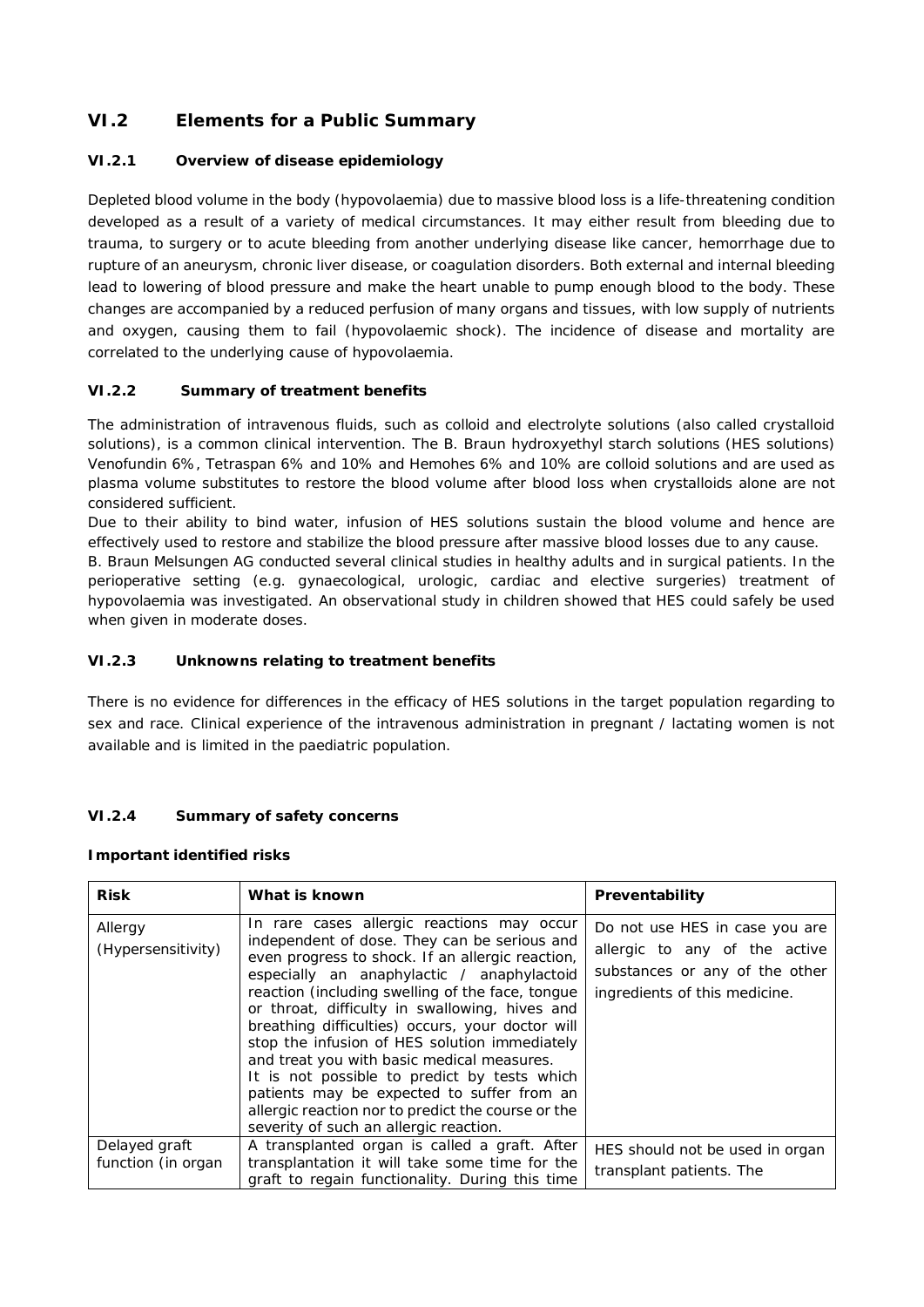| <b>Risk</b>                                                                                                                                                                                                                                                                                                     | What is known                                                                                                                                                                                                                                                                                                                                                                                                                                                                                                                                                                                                                                                                                                                                                                                                | Preventability                                                                                                                                                                                                                                                                                                                                                                                                                                                                                                                                                                                                                                                          |
|-----------------------------------------------------------------------------------------------------------------------------------------------------------------------------------------------------------------------------------------------------------------------------------------------------------------|--------------------------------------------------------------------------------------------------------------------------------------------------------------------------------------------------------------------------------------------------------------------------------------------------------------------------------------------------------------------------------------------------------------------------------------------------------------------------------------------------------------------------------------------------------------------------------------------------------------------------------------------------------------------------------------------------------------------------------------------------------------------------------------------------------------|-------------------------------------------------------------------------------------------------------------------------------------------------------------------------------------------------------------------------------------------------------------------------------------------------------------------------------------------------------------------------------------------------------------------------------------------------------------------------------------------------------------------------------------------------------------------------------------------------------------------------------------------------------------------------|
| transplant<br>patients)                                                                                                                                                                                                                                                                                         | the patient may need supportive care (e.g.<br>renal replacement therapy or specific medicinal<br>products to increase the urine production in<br>case of kidney transplantation). The time<br>needed for the graft to regain functionality<br>might be prolonged when HES is infused during<br>transplantation surgery or to the brain-dead<br>organ donor.                                                                                                                                                                                                                                                                                                                                                                                                                                                  | requirements as regards<br>indication, contraindications,<br>dosage and duration of<br>treatment have to be strictly<br>followed.                                                                                                                                                                                                                                                                                                                                                                                                                                                                                                                                       |
| Kidney injury<br>(renal injury)<br>(need for renal<br>replacement<br>theraphy up to 90<br>days after HES<br>administration)                                                                                                                                                                                     | Some published studies in patients admitted to<br>the intensive care unit or in patients with a<br>infection<br>of the body have<br>generalized<br>indicated an increased risk of kidney injury by<br>means of an increased risk to require any kind<br>of renal replacement therapy for up to 90 days<br>after HES infusion.                                                                                                                                                                                                                                                                                                                                                                                                                                                                                | All<br>requirements<br>regards<br>as<br>indication,<br>contraindications,<br>and<br>duration<br>dosage<br>οf<br>treatment have to be strictly<br>followed.                                                                                                                                                                                                                                                                                                                                                                                                                                                                                                              |
| Increased bleeding<br>in patients with<br>coagulation<br>disorders, severely<br>impaired hepatic<br>function,<br>intracranial or<br>cerebral<br>haemorrhage and<br>open heart surgery<br>in association with<br>cardiopulmonary<br>bypass<br>Increased<br>mortality in septic<br>and critically ill<br>patients | Infusion of volume replacement solutions such<br>as HES will add additional fluid to the<br>circulatory system thus diluting the blood.<br>Furthermore HES might interact with specific<br>components of the blood clotting system.<br>Dilution of your blood clotting factors present<br>in the blood may in turn cause bleeding<br>complications in patients with pre-existing<br>clotting disorders and in patients undergoing<br>an open heart surgery when the circulatory<br>system is maintained by means of a pumping<br>device or in patients suffering from brain injury<br>associated with bleeding.<br>Some published studies in patients admitted to<br>the intensive care unit and with a generalized<br>infection of the body have indicated an<br>increased risk of susceptibility to death. | All requirements as regards<br>indication, contraindications,<br>dosage and duration of<br>treatment have to be strictly<br>followed. When greater volumes<br>of HES are applied the<br>coagulation parameters should<br>be closely monitored and the<br>infusion of HES should be<br>stopped at the first sign of a<br>coagulation disorder.<br>HES must not be given to<br>patients suffering from a<br>generalized infection of the body<br>(sepsis) and to critically ill<br>patients typically admitted to<br>the intensive care unit.<br>All requirements as regards<br>indication, contraindications,<br>dosage and duration of<br>treatment have to be strictly |
| Fluid overload<br>(hyperhydration)<br>and fluid retention<br>(oedema) due to<br>water/sodium<br>overload may<br>occur, in particular<br>in patients with<br>conditions<br>associated with<br>sodium retention<br>(e.g.<br>hypertension,<br>congestive heart<br>failure, peripheral<br>or pulmonary              | When fluids are infused to the circulatory<br>system without a proven need for additional<br>fluid volume this might lead to an over-<br>infusion.<br>This in turn might cause the<br>development of oedema where fluid is shifted<br>outside the veins when the body is not able to<br>eliminate the excess fluid in a timely manner or<br>it might be associated with cardiac problems<br>especially in predisposed patients. This risk is<br>aggravated under conditions<br>where the<br>excretion of salts such as sodium chloride is<br>impaired.                                                                                                                                                                                                                                                       | followed.<br>All requirements as regards<br>indication, contraindications,<br>dosage and duration of<br>treatment have to be strictly<br>followed. HES is only to be given<br>under conditions of an acute<br>blood loss when the remaining<br>blood volume is not sufficient to<br>maintain normal circulatiory<br>parameters.                                                                                                                                                                                                                                                                                                                                         |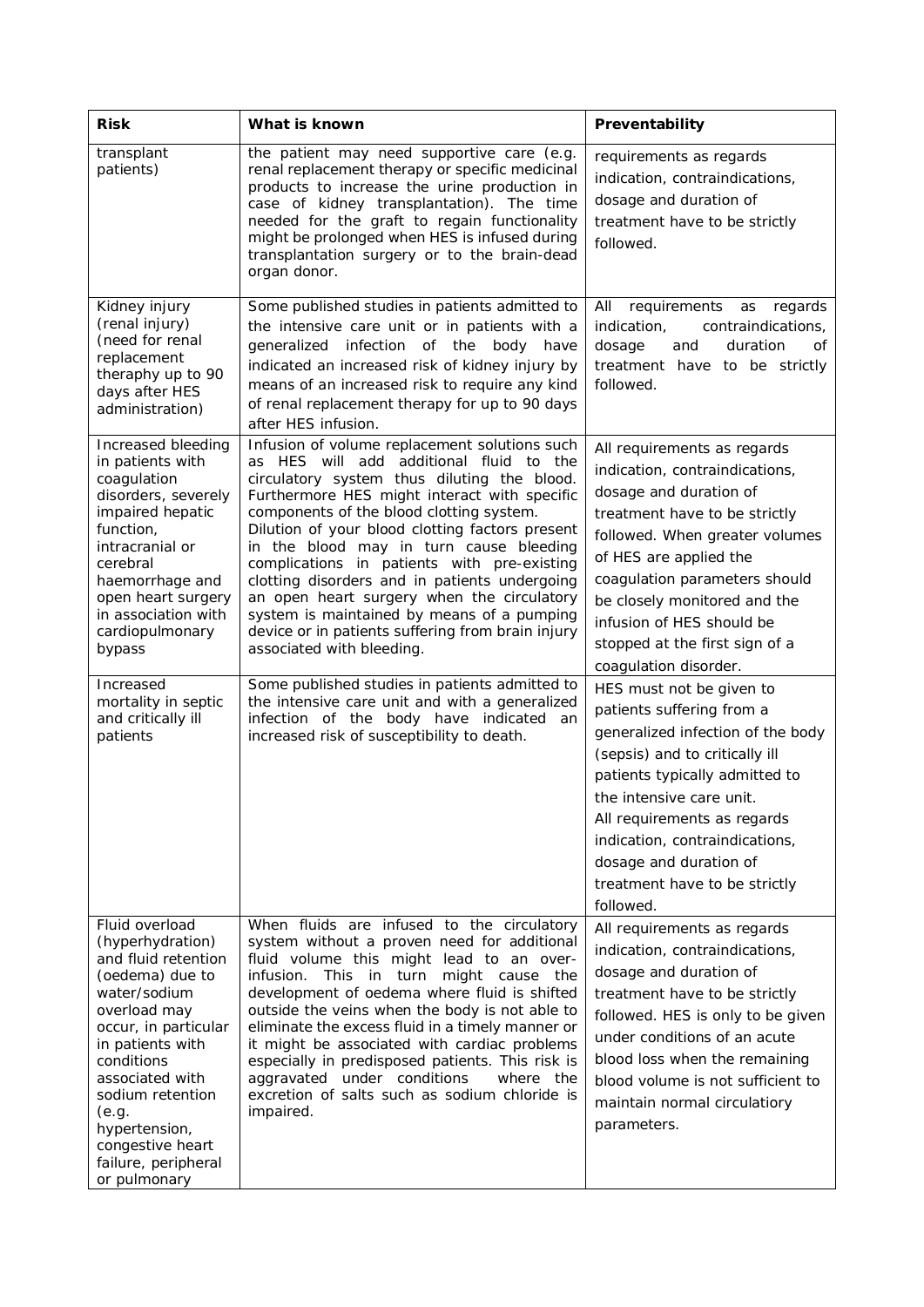| <b>Risk</b>                                                                                                                                                                                   | What is known                                                                                                                                                                                                                                                                                                                                                                                                                                                 | Preventability                                                                                                                                                                                                                                 |  |
|-----------------------------------------------------------------------------------------------------------------------------------------------------------------------------------------------|---------------------------------------------------------------------------------------------------------------------------------------------------------------------------------------------------------------------------------------------------------------------------------------------------------------------------------------------------------------------------------------------------------------------------------------------------------------|------------------------------------------------------------------------------------------------------------------------------------------------------------------------------------------------------------------------------------------------|--|
| oedema, impaired<br>renal function)                                                                                                                                                           |                                                                                                                                                                                                                                                                                                                                                                                                                                                               |                                                                                                                                                                                                                                                |  |
| Use of<br>pharmaceutical<br>drugs for an<br>unapproved<br>indication or in an<br>unapproved age<br>group, unapproved<br>dosage, or<br>unapproved form<br>of administration<br>(Off-label use) | Like all medicinal products HES might be<br>associated with worse outcome or adverse<br>effects when not used according to the<br>specifications as given by the manufacturer in<br>the summary of product characteristics.                                                                                                                                                                                                                                   | All requirements as regards<br>indication,<br>contraindications,<br>duration<br>dosage<br>and<br>0f<br>treatment have to be strictly<br>followed.                                                                                              |  |
| Liver injury<br>(hepatic failure)                                                                                                                                                             | Some published studies especially in patients<br>admitted to the intensive care unit or with a<br>generalized infection of the body have<br>indicated an increased risk of liver injury.                                                                                                                                                                                                                                                                      | HES is contraindicated in patients<br>suffering from severely impaired<br>liver function.<br>All requirements as regards<br>indication.<br>contraindications.<br>duration<br>dosage<br>and<br>οf<br>treatment have to be strictly<br>followed. |  |
| Severe<br>haemodilution due<br>to high doses of<br><b>HES</b>                                                                                                                                 | Infusion of volume replacement solutions such<br>as HES will add additional fluid to the<br>circulatory system thus diluting the blood.<br>Especially under conditions of acute blood loss<br>high doses of HES may lead to an imbalance<br>between the additional fluid volume and the<br>remaining blood components making<br>it<br>necessary to substitute blood components e.g<br>by blood transfusion or by transfusion of<br>specific blood components. | To prevent for a severe<br>haemodiluion caused by high<br>doses of HES all requirements as<br>regards indication,<br>contraindications, dosage and<br>duration of treatment have to be<br>strictly followed.                                   |  |
| Itching<br>(Long<br>lasting pruritus)                                                                                                                                                         | Itching is uncommon but may occur after<br>weeks<br>after<br>treatment, even some<br>the<br>treatment is stopped. The itching can persist<br>for several months.                                                                                                                                                                                                                                                                                              | Do not use HES in case you are<br>allergic to any of the active<br>substances or any of the other<br>ingredients of this medicine.                                                                                                             |  |

## **Important potential risks**

| <b>Risk</b>                                                                | What is known (Including reason why it is considered a<br>potential risk)                                                                                                                                                                                                                                                                                                                                                                                                                                               |
|----------------------------------------------------------------------------|-------------------------------------------------------------------------------------------------------------------------------------------------------------------------------------------------------------------------------------------------------------------------------------------------------------------------------------------------------------------------------------------------------------------------------------------------------------------------------------------------------------------------|
| Wrong diagnosis of pancreatitis<br>due to elevated serum amylase<br>levels | An inflammation of the pancreas might be falsely diagnosed as<br>specific enzymatic markers for this condition in the blood serum<br>might be transiently elevated after infusion of HES. This increase is<br>considered to be due to the formation of a complex of HES with this<br>marker leading to a transient accumulation in the serum. delayed<br>renal and extrarenal elimination.                                                                                                                              |
| Increased mortality in burn<br>patients                                    | Amongst other symptoms early burn injury is characterised by a<br>massive generalized inflammation of the body similar to the<br>symptoms observed in patients suffering from a generalized<br>infection of the body (sepsis). Based on the similarities as regards<br>the pathophysiological mechanisms between these two patient<br>groups the risk of increased mortality as seen in septic patients<br>after infusion of HES might also apply in burn patients. Therefore<br>HES must not be used in burn patients. |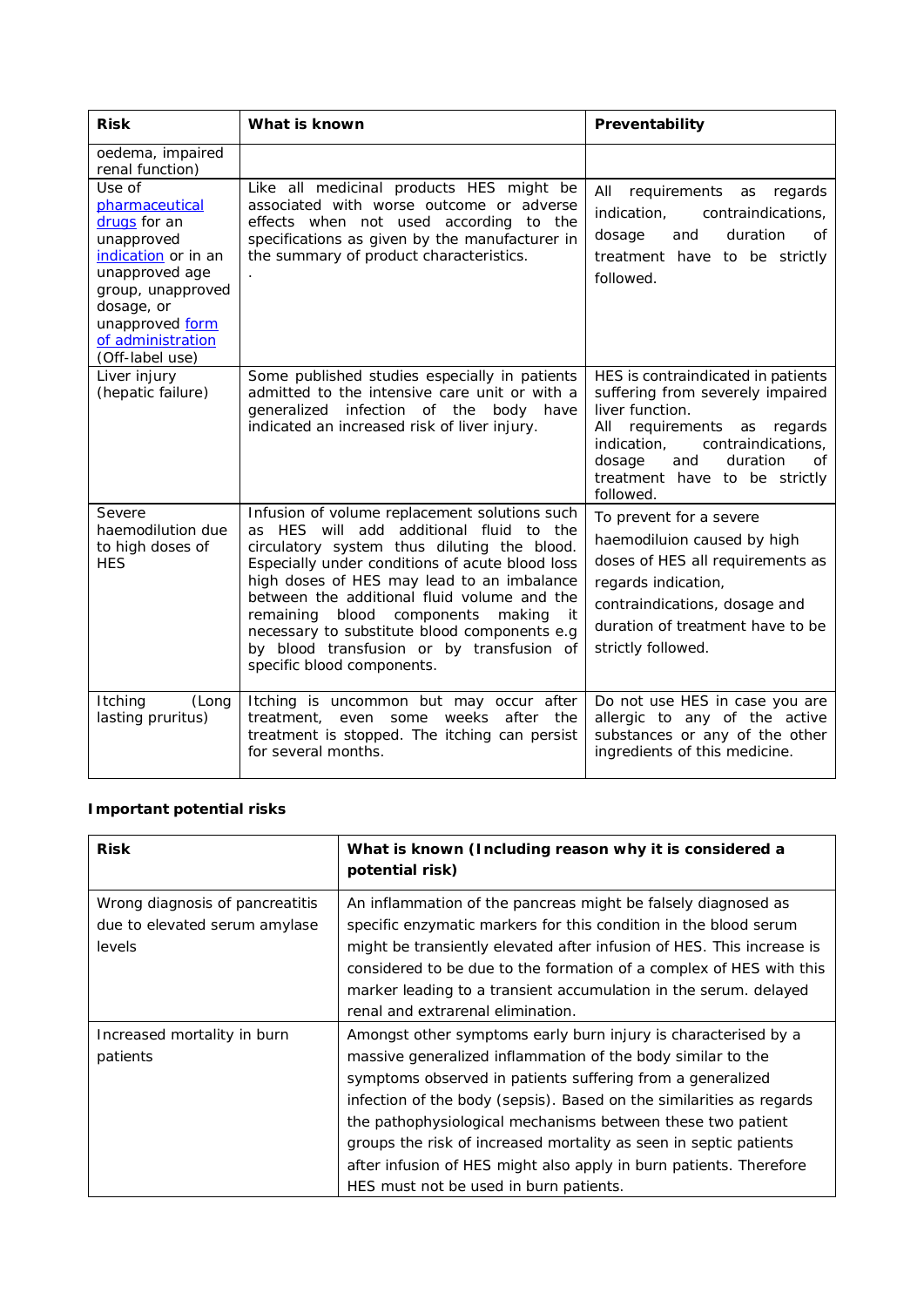### **Missing information**

| <b>Risk</b>            | What is known                                                                     |
|------------------------|-----------------------------------------------------------------------------------|
|                        |                                                                                   |
| Long-term data in      | Insuffient long-term data on surgical/trauma patients are available as regards    |
| surgical (particularly | an increased risk for mortality or an increased need for renal replacement        |
| preoperative) and      | therapy associated with HES therapy.                                              |
| trauma patients        |                                                                                   |
|                        |                                                                                   |
| Use in paediatric      | There is only limited experience of the use of HES 130 in children. Therefore it  |
| population             | is not recommended to use HES 130 in children.                                    |
|                        | There is no experience of the use of HES 200 in children. Therefore the use of    |
|                        | HES 200 is contraindicated in children.                                           |
| Use in pregnancy       | Harmful effects on the unborn child might occur with HES when you have an         |
|                        | allergic reaction to the product. Therefore a pregnant patient will receive this  |
|                        | medicine only if the doctor has considered the potential benefits outweigh the    |
|                        | possible risks to the unborn child, especially in the first trimester of          |
|                        | pregnancy.                                                                        |
| Use in Lactation       | It is not known whether HES passes into the breast milk. Therefore a              |
| (Excretion of HES in   | physician will administer this solution only if he/she thinks it is necessary and |
| human breast milk)     | a decision will be made whether to temporarily discontinue breast-feeding.        |
| Use in patients with   | Data with regard the use of HES in patients with severe hepatic impairment        |
| hepatic impairment     | are limited. Therefore HES is contraindicated in these patients.                  |
| Impact of tissue       | There is no information available on whether HES is stored in other organs        |
| storage in organs      | than skin, kidney and liver. Also there is no information availabe on any risk a  |
| other than the skin.   | storage outside the afore mentioned organs migt have.                             |
| kidney and liver       |                                                                                   |

## *VI.2.5 Summary of additional risk minimisation measures by safety concern*

The additional risk minimisation activities are for the following risks:

| Renal injury (need for RRT up to 90 days after HES administration)                                                                                                                                           |
|--------------------------------------------------------------------------------------------------------------------------------------------------------------------------------------------------------------|
| Risk minimisation measure:                                                                                                                                                                                   |
| 1) Direct Healthcare Professional Communication<br>Objective and rationale                                                                                                                                   |
|                                                                                                                                                                                                              |
| To inform healthcare professionals about the new restriction of use of hydroxyethyl starch<br>$\bullet$<br>containing products                                                                               |
|                                                                                                                                                                                                              |
| Increased bleeding in patients with coagulation disorders, severely impaired hepatic<br>function, intracranial or cerebral haemorrhage, and open heart surgery in association<br>with cardiopulmonary bypass |
| Risk minimisation measure:                                                                                                                                                                                   |
| 1) Direct Healthcare Professional Communication                                                                                                                                                              |
| Objective and rationale                                                                                                                                                                                      |
| To inform healthcare professionals about the new restriction of use of hydroxyethyl starch<br>٠<br>containing products                                                                                       |
|                                                                                                                                                                                                              |
| Increased mortality in septic and critically ill patients                                                                                                                                                    |
| Risk minimisation measure:                                                                                                                                                                                   |
| 1) Direct Healthcare Professional Communication                                                                                                                                                              |
| Objective and rationale                                                                                                                                                                                      |
|                                                                                                                                                                                                              |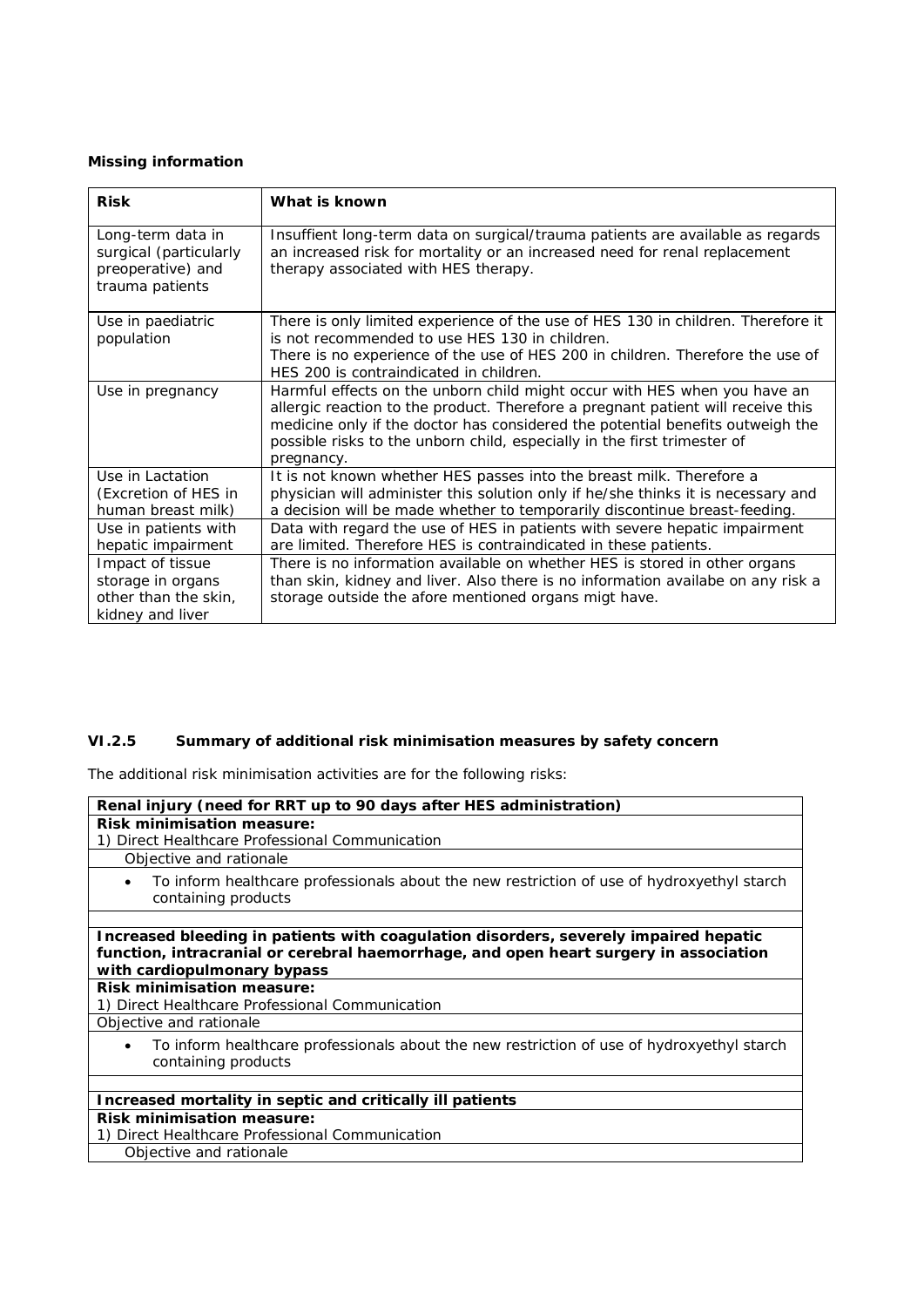| To inform healthcare professionals about the new restriction of use of hydroxyethyl starch<br>$\bullet$<br>containing products                                                                                                                                                |
|-------------------------------------------------------------------------------------------------------------------------------------------------------------------------------------------------------------------------------------------------------------------------------|
| Fluid overload (hyperhydration) and oedema due to water/sodium overload may occur,<br>in particular in patients with conditions associated with sodium retention (e.g.<br>hypertension, congestive heart failure, peripheral or pulmonary oedema, impaired renal<br>function) |
| Risk minimisation measure:<br>1) Direct Healthcare Professional Communication                                                                                                                                                                                                 |
| Objective and rationale                                                                                                                                                                                                                                                       |
| To inform healthcare professionals about the new restriction of use of hydroxyethyl starch<br>containing products                                                                                                                                                             |
| Off-label use                                                                                                                                                                                                                                                                 |
| Risk minimisation measure:<br>1) Direct Healthcare Professional Communication                                                                                                                                                                                                 |
| Objective and rationale                                                                                                                                                                                                                                                       |
| To inform healthcare professionals about the new restriction of use of hydroxyethyl starch<br>$\bullet$<br>containing products                                                                                                                                                |
| Hepatic injury                                                                                                                                                                                                                                                                |
| Risk minimisation measure:                                                                                                                                                                                                                                                    |
| 1) Direct Healthcare Professional Communication                                                                                                                                                                                                                               |
| Objective and rationale                                                                                                                                                                                                                                                       |
| To inform healthcare professionals about the new restriction of use of hydroxyethyl starch<br>$\bullet$<br>containing products                                                                                                                                                |
| Severe haemodilution (due to high doses of HES)                                                                                                                                                                                                                               |
| Risk minimisation measure:<br>1) Direct Healthcare Professional Communication                                                                                                                                                                                                 |
| Objective and rationale                                                                                                                                                                                                                                                       |
| To inform healthcare professionals about the new restriction of use of hydroxyethyl starch<br>containing products                                                                                                                                                             |
| Increased mortality in burn patients                                                                                                                                                                                                                                          |
| Risk minimisation measure:                                                                                                                                                                                                                                                    |
| 1) Direct Healthcare Professional Communication                                                                                                                                                                                                                               |
| Objective and rationale                                                                                                                                                                                                                                                       |
| To inform healthcare professionals about the new restriction of use of hydroxyethyl starch<br>containing products                                                                                                                                                             |
| Long-term data in surgical (particularly perioperative) and trauma patients                                                                                                                                                                                                   |
| Risk minimisation measure:<br>1) Direct Healthcare Professional Communication                                                                                                                                                                                                 |
| Objective and rationale                                                                                                                                                                                                                                                       |
| To inform healthcare professionals about the new restriction of use of hydroxyethyl starch<br>$\bullet$<br>containing products                                                                                                                                                |
|                                                                                                                                                                                                                                                                               |
| Use in patients with hepatic impairment<br>Risk minimisation measure:                                                                                                                                                                                                         |
| 1) Direct Healthcare Professional Communication                                                                                                                                                                                                                               |
| Objective and rationale                                                                                                                                                                                                                                                       |
| To inform healthcare professionals about the new restriction of use of hydroxyethyl starch<br>$\bullet$<br>containing products                                                                                                                                                |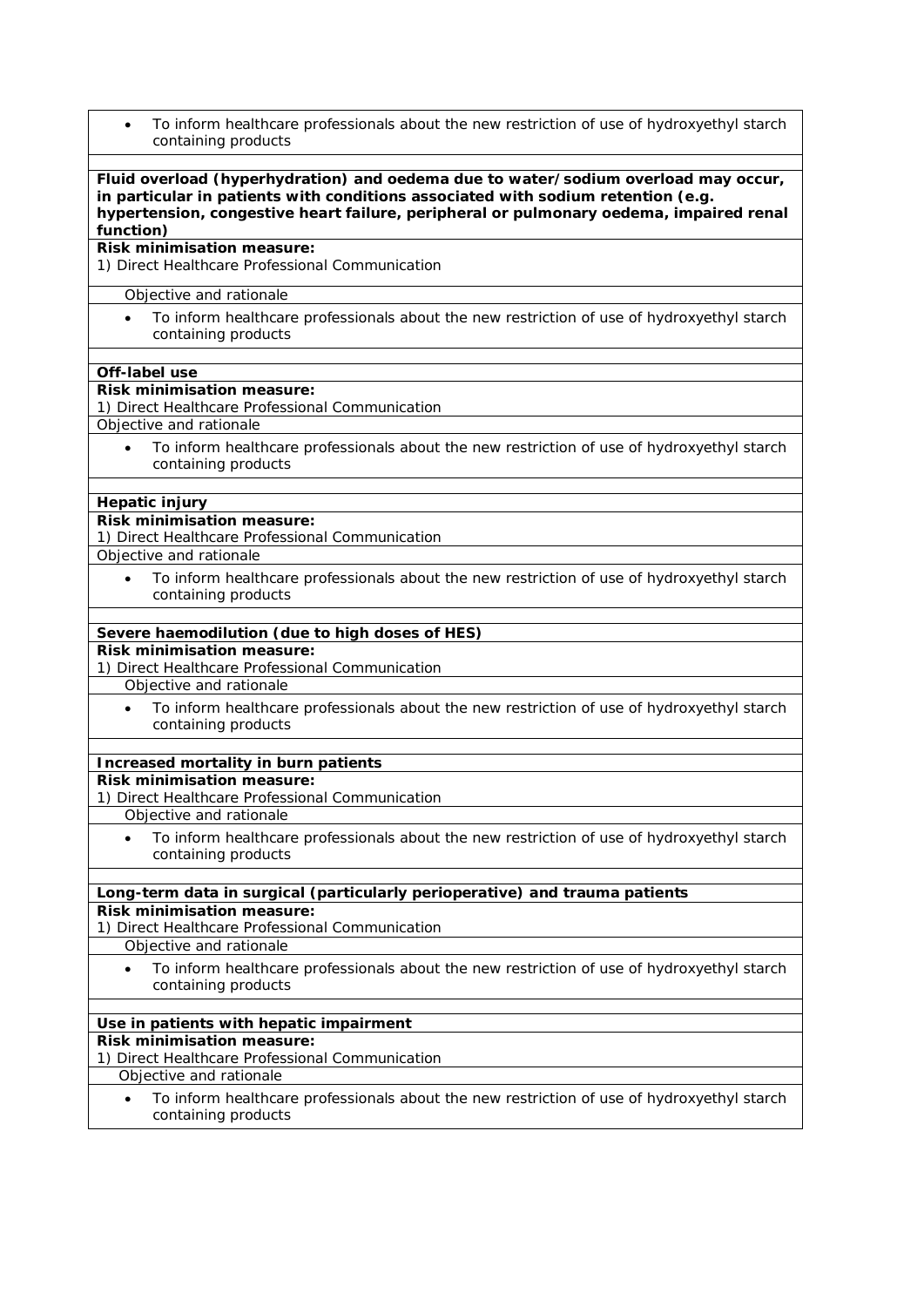| VI.2.6<br>Planned post authorisation development plan |
|-------------------------------------------------------|
|-------------------------------------------------------|

| Study/activity<br>(including study<br>number)                                                                                                                                                                                                                                                                | Objectives                                                                                                                                                                                                                                                           | Safety concerns<br>/efficacy issue<br>addressed | <b>Status</b>                                                                                                                                                                       | Planned date for<br>submission of<br>(interim and)<br>final results                                                                                                             |
|--------------------------------------------------------------------------------------------------------------------------------------------------------------------------------------------------------------------------------------------------------------------------------------------------------------|----------------------------------------------------------------------------------------------------------------------------------------------------------------------------------------------------------------------------------------------------------------------|-------------------------------------------------|-------------------------------------------------------------------------------------------------------------------------------------------------------------------------------------|---------------------------------------------------------------------------------------------------------------------------------------------------------------------------------|
| Multinational drug<br>utilization study<br>$(non-$<br>interventional)<br>Category 1                                                                                                                                                                                                                          | To assess the<br>adherence of the<br>hospital physicians<br>to the revised<br>European Product<br>Information<br>(PI)/Summary of<br>Product<br>Characteristics<br>(SmPC)/Package<br>Leaflet for<br>Hydroxyethyl<br>Starch (HES)-<br>containing<br>medicinal products | not applicable                                  | Planned - Protocol<br>version 1.3_04<br>February 2015<br>submitted to PRAC<br>under Article<br>107n-q procedure<br>according to<br>Directive<br>2001/83/EC on<br>February 6th 2015. | Planned - Final<br>report will be<br>submitted to PRAC<br>within 24 months<br>of the final<br>protocol approval<br>by PRAC                                                      |
| Multinational<br>randomized<br>clinical trial -<br>phase IV (6% HES<br>130/0.4 in isotonic<br>electrolyte<br>solution vs.<br>crystalloid solution<br>in elective<br>abdominal<br>surgery) - still<br>under discussion<br>within Scientific<br>Advice procedure<br>EMEA/H/SA/2764/<br>1/2014/II<br>Category 1 | still under<br>discussion                                                                                                                                                                                                                                            | still under<br>discussion                       | Planned, protocol<br>to be submitted to<br><b>NCAs</b>                                                                                                                              | Planned - Final<br>report will be<br>submitted to NCAs<br>according to set<br>timelines after<br>Scientific Advice<br>procedure<br>EMEA/H/SA/2764/<br>1/2014/II is<br>finalised |
| Multinational<br>randomized<br>clinical trial -<br>phase IV (6% HES<br>130/0.4 in saline<br>vs. crystalloid<br>solution in trauma<br>patients) - still<br>under discussion<br>within Scientific                                                                                                              | still under<br>discussion                                                                                                                                                                                                                                            | still under<br>discussion                       | Planned, protocol<br>to be submitted to<br><b>NCAs</b>                                                                                                                              | Planned - Final<br>report will be<br>submitted to NCAs<br>according to set<br>timelines after<br>Scientific Advice<br>procedure<br>EMEA/H/SA/2764/<br>1/2014/II is<br>finalised |